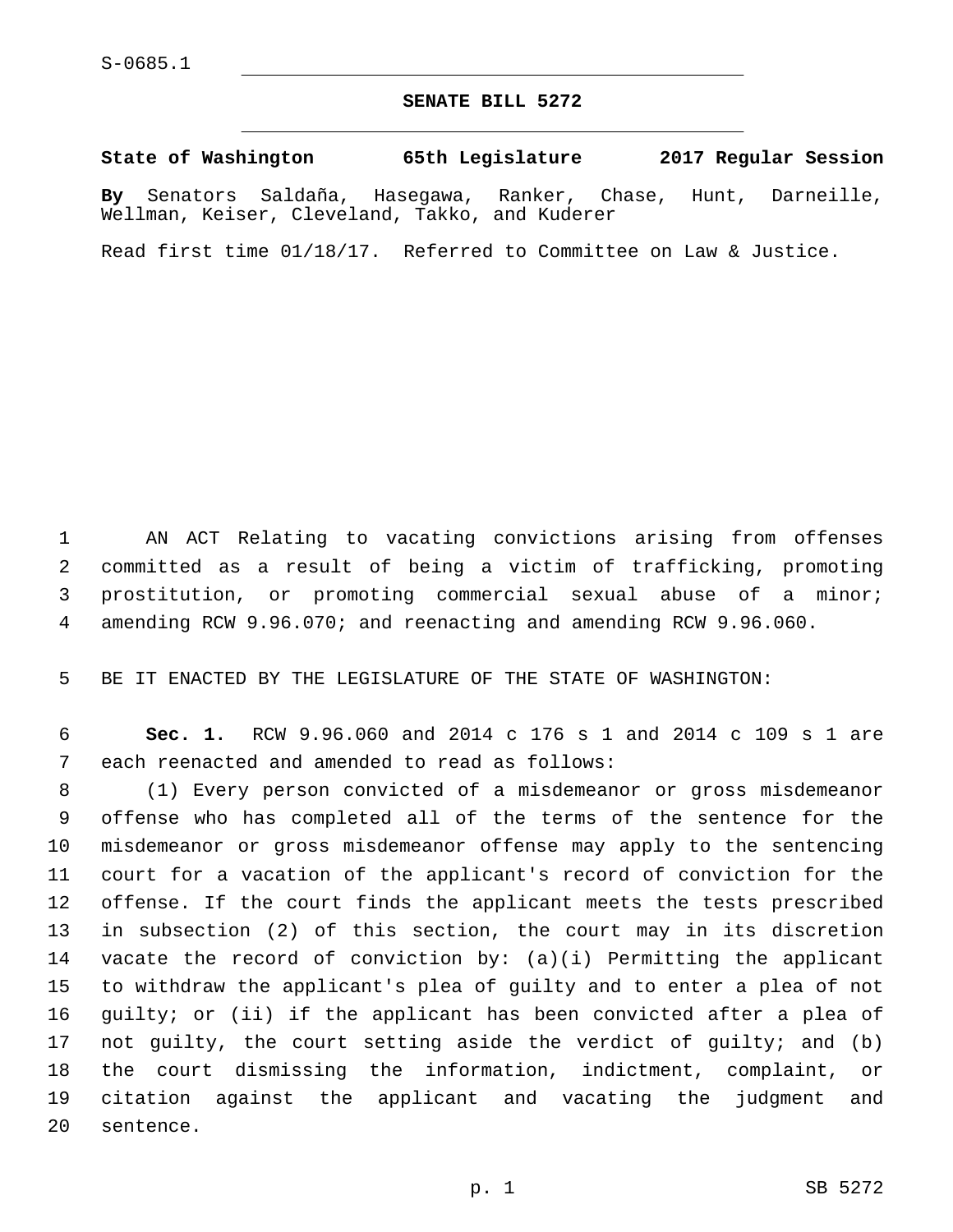(2) An applicant may not have the record of conviction for a misdemeanor or gross misdemeanor offense vacated if any one of the 3 following is present:

 (a) There are any criminal charges against the applicant pending in any court of this state or another state, or in any federal court; (b) The offense was a violent offense as defined in RCW 9.94A.030 7 or an attempt to commit a violent offense;

 (c) The offense was a violation of RCW 46.61.502 (driving while under the influence), 46.61.504 (actual physical control while under the influence), 9.91.020 (operating a railroad, etc. while intoxicated), or the offense is considered a "prior offense" under RCW 46.61.5055 and the applicant has had a subsequent alcohol or drug violation within ten years of the date of arrest for the prior 14 offense;

 (d) The offense was any misdemeanor or gross misdemeanor violation, including attempt, of chapter 9.68 RCW (obscenity and pornography), chapter 9.68A RCW (sexual exploitation of children), or 18 chapter 9A.44 RCW (sex offenses);

 (e) The applicant was convicted of a misdemeanor or gross misdemeanor offense as defined in RCW 10.99.020, or the court determines after a review of the court file that the offense was committed by one family member or household member against another, or the court, after considering the damage to person or property that resulted in the conviction, any prior convictions for crimes defined in RCW 10.99.020, or for comparable offenses in another state or in federal court, and the totality of the records under review by the court regarding the conviction being considered for vacation, determines that the offense involved domestic violence, and any one 29 of the following factors exist:

 (i) The applicant has not provided written notification of the vacation petition to the prosecuting attorney's office that prosecuted the offense for which vacation is sought, or has not 33 provided that notification to the court;

 (ii) The applicant has previously had a conviction for domestic violence. For purposes of this subsection, however, if the current application is for more than one conviction that arose out of a single incident, none of those convictions counts as a previous 38 conviction;

 (iii) The applicant has signed an affidavit under penalty of perjury affirming that the applicant has not previously had a

p. 2 SB 5272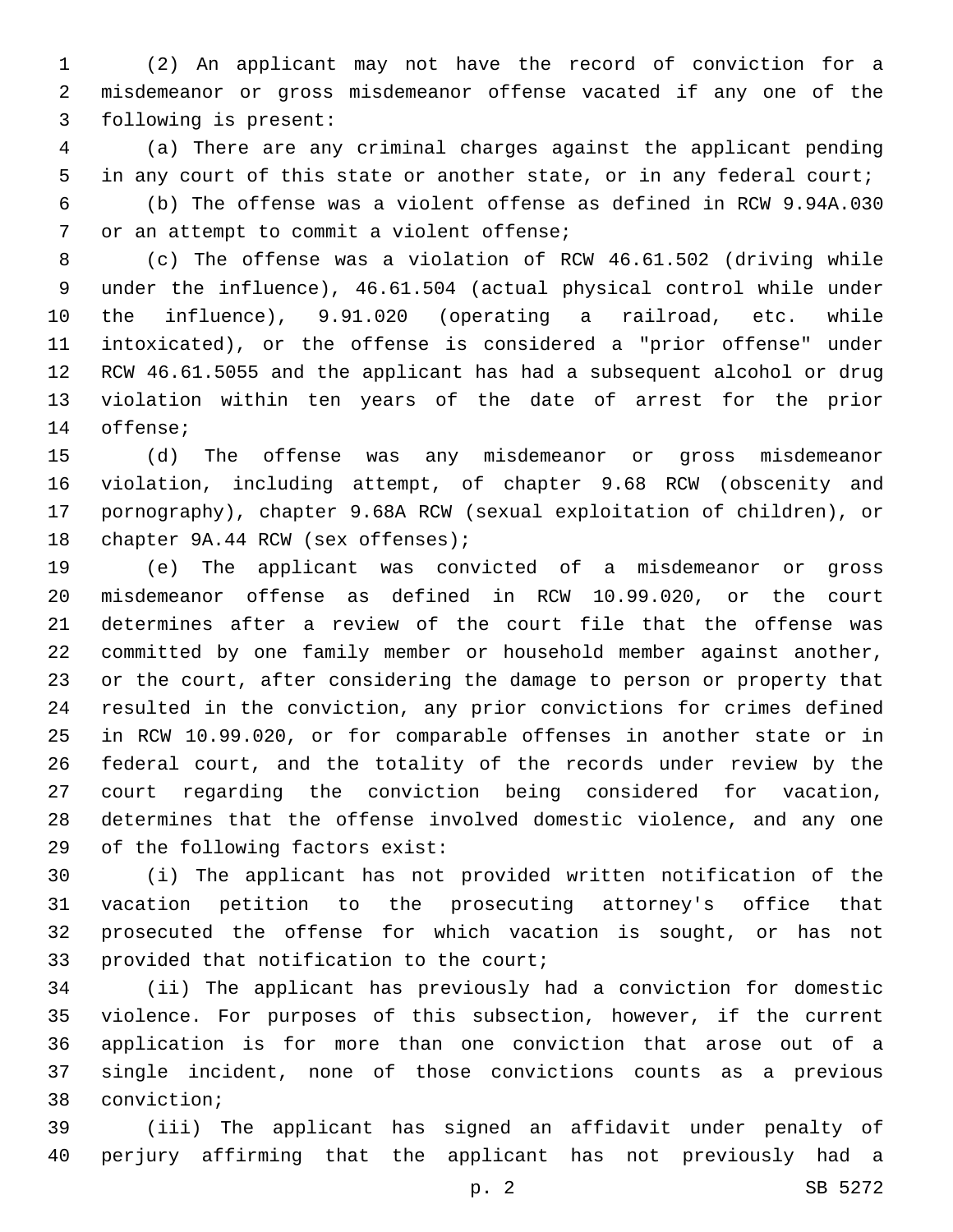conviction for a domestic violence offense, and a criminal history check reveals that the applicant has had such a conviction; or

 (iv) Less than five years have elapsed since the person completed the terms of the original conditions of the sentence, including any financial obligations and successful completion of any treatment ordered as a condition of sentencing;6

 (f) For any offense other than those described in (e) of this subsection, less than three years have passed since the person completed the terms of the sentence, including any financial 10 obligations;

 (g) The offender has been convicted of a new crime in this state, another state, or federal court since the date of conviction;

 (h) The applicant has ever had the record of another conviction 14 vacated; or

 (i) The applicant is currently restrained, or has been restrained within five years prior to the vacation application, by a domestic violence protection order, a no-contact order, an antiharassment order, or a civil restraining order which restrains one party from 19 contacting the other party.

 (3) Subject to RCW 9.96.070, every person convicted of prostitution under RCW 9A.88.030 who committed the offense as a result of being a victim of trafficking, RCW 9A.40.100, promoting prostitution in the first degree, RCW 9A.88.070, promoting commercial sexual abuse of a minor, RCW 9.68A.101, or trafficking in persons under the trafficking victims protection act of 2000, 22 U.S.C. Sec. 7101 et seq. may apply to the sentencing court for vacation of the applicant's record of conviction for the prostitution offense. An applicant may not have the record of conviction for prostitution 29 vacated if any one of the following is present:

 (a) There are any criminal charges against the applicant pending in any court of this state or another state, or in any federal court, 32 for any crime other than prostitution; or

 (b) The offender has been convicted of another crime, except prostitution, in this state, another state, or federal court since the date of conviction. The limitation in this subsection (3)(b) does not apply to convictions where the offender proves by a preponderance 37 of the evidence that he or she committed the crime as a result of being a victim of trafficking, RCW 9A.40.100, promoting prostitution in the first degree, RCW 9A.88.070, promoting commercial sexual abuse of a minor, RCW 9.68A.101, or trafficking in persons under the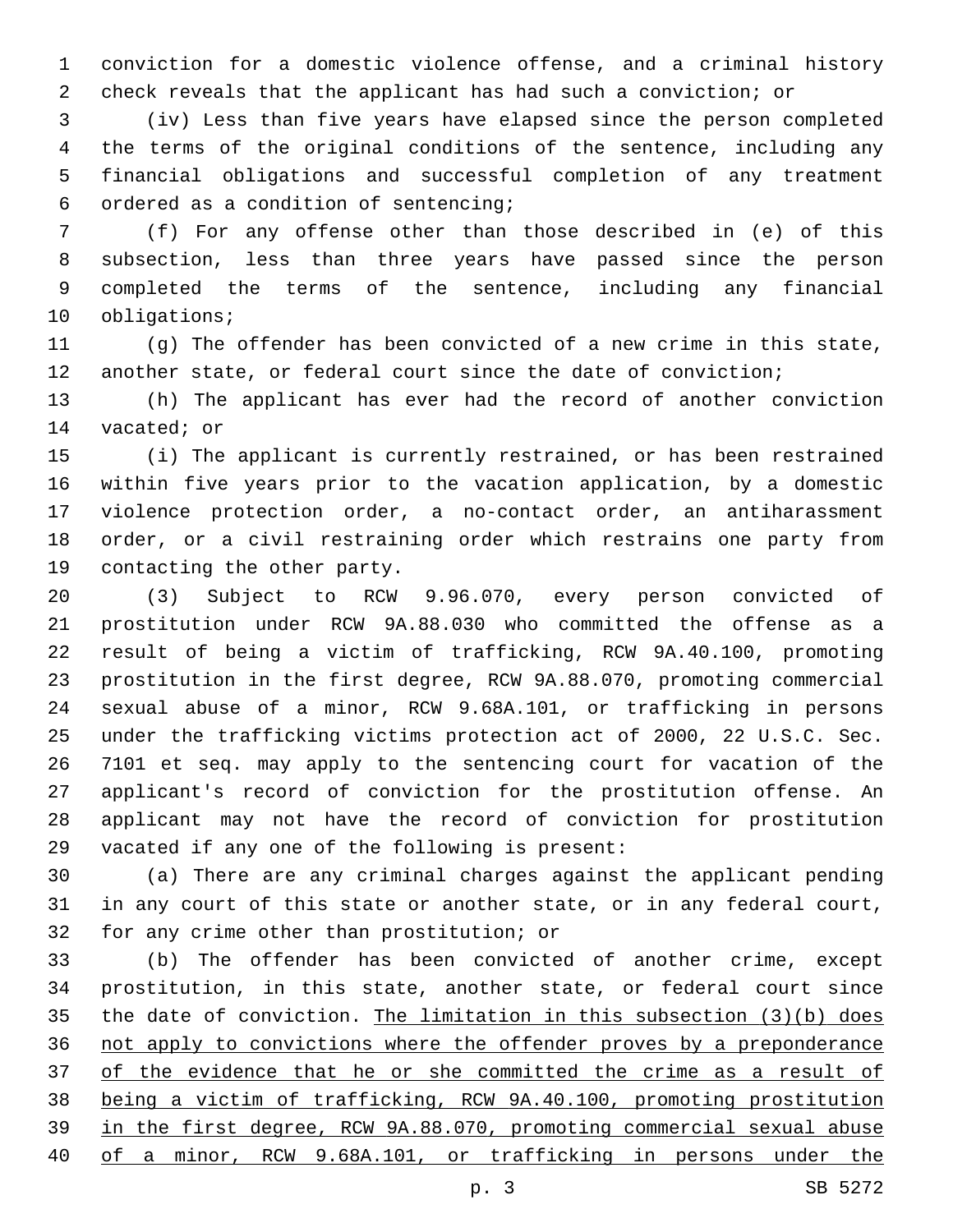trafficking victims protection act of 2000, 22 U.S.C. Sec. 7101 et seq., according to the requirements provided in RCW 9.96.070 for each 3 respective conviction.

 (4) Every person convicted prior to January 1, 1975, of violating any statute or rule regarding the regulation of fishing activities, including, but not limited to, RCW 75.08.260, 75.12.060, 75.12.070, 75.12.160, 77.16.020, 77.16.030, 77.16.040, 77.16.060, and 77.16.240 who claimed to be exercising a treaty Indian fishing right, may apply to the sentencing court for vacation of the applicant's record of the misdemeanor, gross misdemeanor, or felony conviction for the offense. If the person is deceased, a member of the person's family or an official representative of the tribe of which the person was a member may apply to the court on behalf of the deceased person. Notwithstanding the requirements of RCW 9.94A.640, the court shall 15 vacate the record of conviction if:

 (a) The applicant is a member of a tribe that may exercise treaty Indian fishing rights at the location where the offense occurred; and

 (b) The state has been enjoined from taking enforcement action of the statute or rule to the extent that it interferes with a treaty Indian fishing right as determined under *United States v. Washington*, 384 F. Supp. 312 (W.D. Wash. 1974), or *Sohappy v. Smith*, 302 F. Supp. 899 (D. Oregon 1969), and any posttrial orders of those courts, or any other state supreme court or federal court decision.

 (5) Once the court vacates a record of conviction under this section, the person shall be released from all penalties and disabilities resulting from the offense and the fact that the person has been convicted of the offense shall not be included in the person's criminal history for purposes of determining a sentence in any subsequent conviction. For all purposes, including responding to questions on employment or housing applications, a person whose conviction has been vacated under this section may state that he or she has never been convicted of that crime. Nothing in this section affects or prevents the use of an offender's prior conviction in a 34 later criminal prosecution.

 (6) All costs incurred by the court and probation services shall be paid by the person making the motion to vacate the record unless a determination is made pursuant to chapter 10.101 RCW that the person making the motion is indigent, at the time the motion is brought.

 (7) The clerk of the court in which the vacation order is entered shall immediately transmit the order vacating the conviction to the

p. 4 SB 5272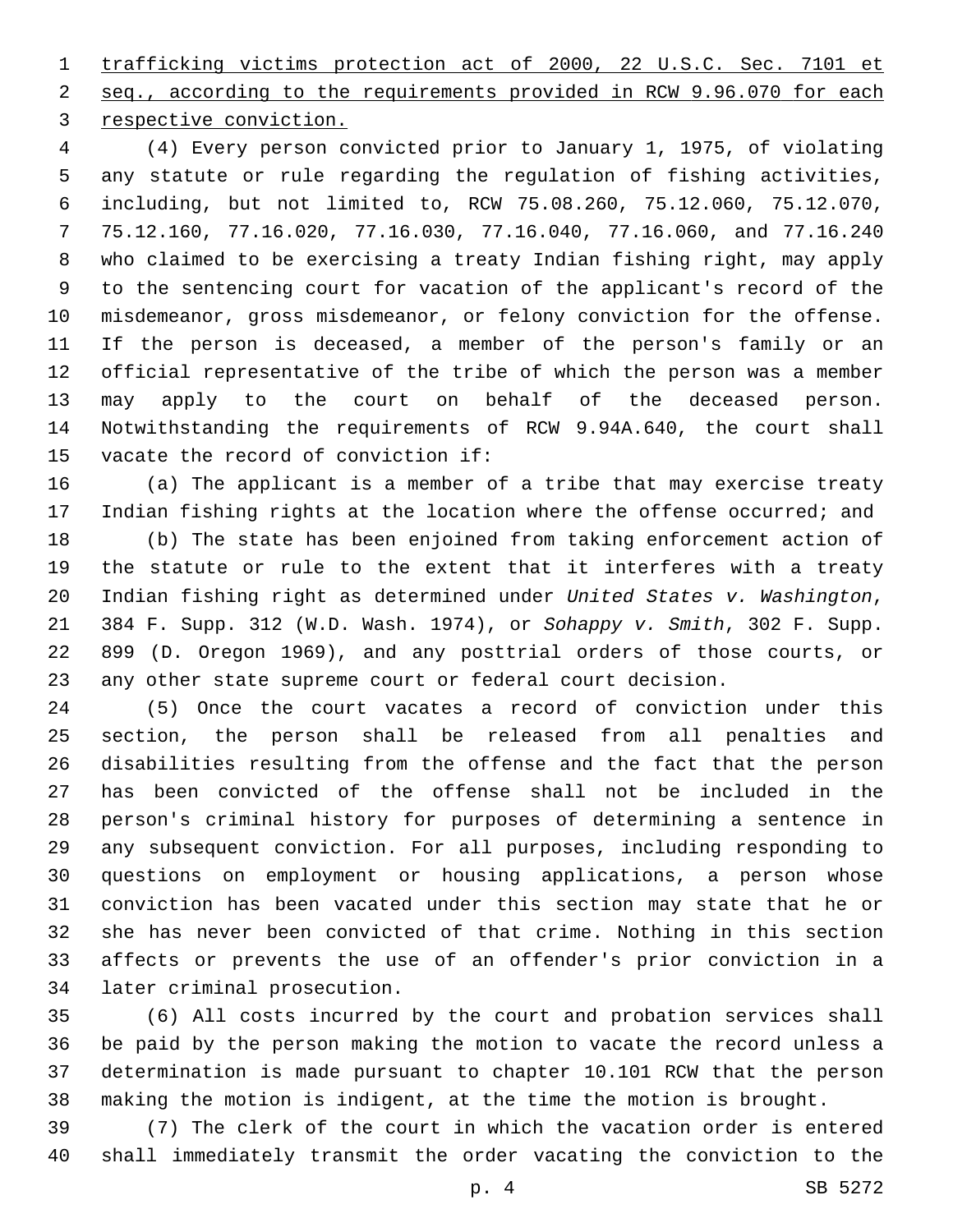Washington state patrol identification section and to the local police agency, if any, which holds criminal history information for the person who is the subject of the conviction. The Washington state patrol and any such local police agency shall immediately update their records to reflect the vacation of the conviction, and shall transmit the order vacating the conviction to the federal bureau of investigation. A conviction that has been vacated under this section may not be disseminated or disclosed by the state patrol or local law enforcement agency to any person, except other criminal justice 10 enforcement agencies.

 **Sec. 2.** RCW 9.96.070 and 2014 c 109 s 2 are each amended to read 12 as follows:

 (1) In order to vacate a record of conviction for a prostitution offense pursuant to RCW 9.96.060(3) as a result of being a victim of trafficking, RCW 9A.40.100, the applicant must prove each of the 16 following elements by a preponderance of the evidence through a signed affidavit submitted with the motion to vacate:

 (a)(i) The applicant was recruited, harbored, transported, provided, obtained, bought, purchased, or received by another person;

 (ii) The person who committed any of the acts in (a)(i) of this subsection against the applicant acted knowingly or in reckless disregard for the fact that force, fraud, or coercion would be used to cause the applicant to engage in a sexually explicit act or 24 commercial sex act; and

25 (iii) The applicant's conviction record for prostitution and other convictions under RCW 9.96.060(3)(b), if applicable, resulted 27 from such acts; or

 (b)(i) The applicant was recruited, harbored, transported, provided, obtained, bought, purchased, or received by another person;

 (ii) The person who committed any of the acts in (b)(i) of this subsection against the applicant acted knowingly or in reckless disregard for the fact that the applicant had not attained the age of eighteen and would be caused to engage in a sexually explicit act or 34 commercial sex act; and

35 (iii) The applicant's record of conviction for prostitution and other convictions under RCW 9.96.060(3)(b), if applicable, resulted 37 from such acts.

 (2) In order to vacate a record of conviction for a prostitution offense pursuant to RCW 9.96.060(3) as a result of being a victim of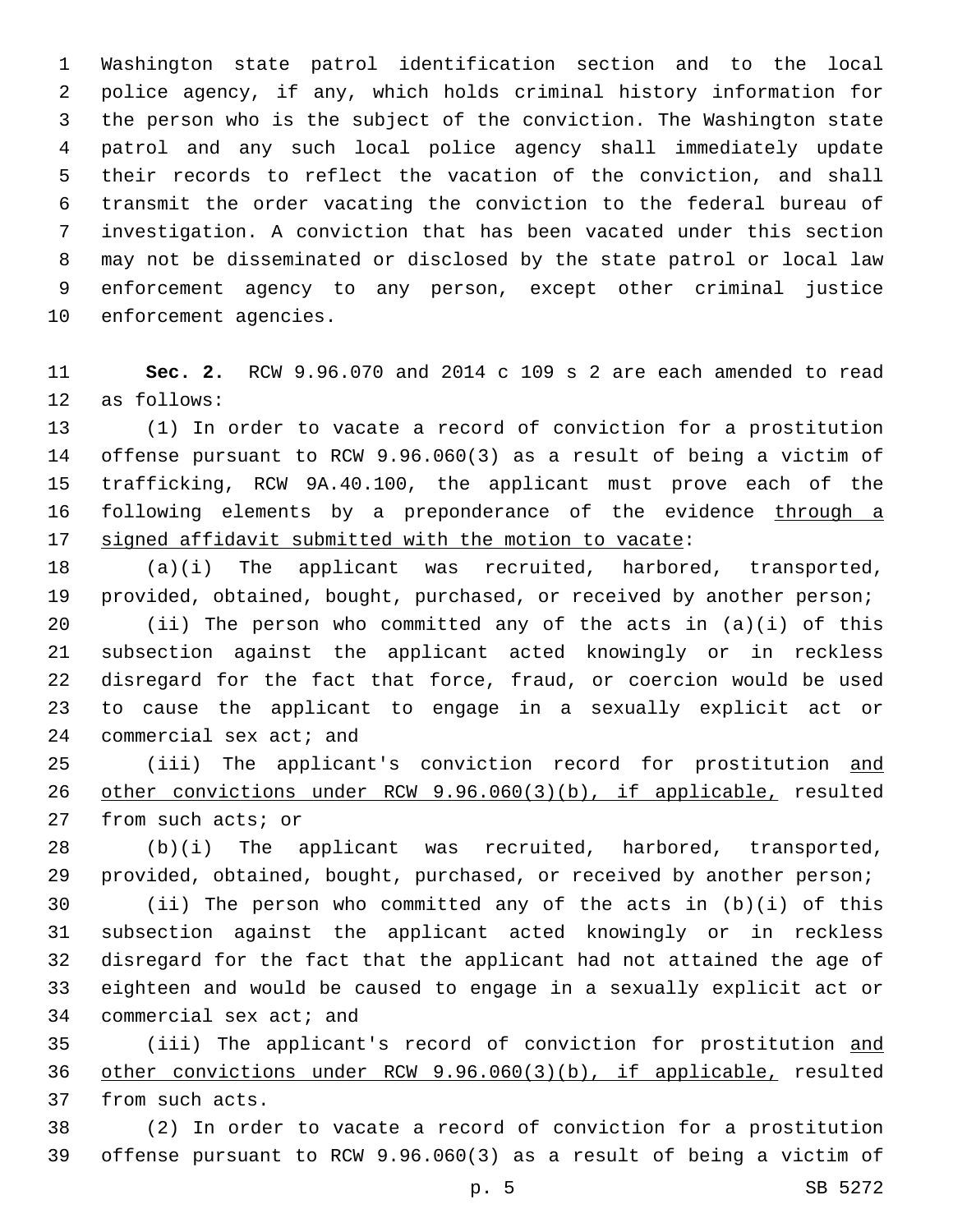promoting prostitution in the first degree, RCW 9A.88.070, the applicant must prove each of the following elements by a 3 preponderance of the evidence through a signed affidavit submitted 4 with the motion to vacate:

 (a)(i) The applicant was compelled by threat or force to engage in prostitution;6

 (ii) The person who compelled the applicant acted knowingly; and 8 (iii) The applicant's conviction record for prostitution and other convictions under RCW 9.96.060(3)(b), if applicable, resulted 10 from the compulsion; or

 (b)(i) The applicant has a mental incapacity or developmental disability that renders the applicant incapable of consent;

(ii) The applicant was compelled to engage in prostitution;

 (iii) The person who compelled the applicant acted knowingly; and (iv) The applicant's record of conviction for prostitution and other convictions under RCW 9.96.060(3)(b), if applicable, resulted 17 from the compulsion.

 (3) In order to vacate a record of conviction for a prostitution offense pursuant to RCW 9.96.060(3) as a result of being a victim of promoting commercial sexual abuse of a minor, RCW 9.68A.101, the applicant must prove each of the following elements by a preponderance of the evidence through a signed affidavit submitted 23 with the motion to vacate:

 (a)(i) The applicant had not attained the age of eighteen at the time of the prostitution offense;

 (ii) A person advanced commercial sexual abuse or a sexually explicit act of the applicant at the time he or she had not attained 28 the age of eighteen;

 (iii) The person committing the acts in (a)(ii) of this 30 subsection acted knowingly; and

 (iv) The applicant's record of conviction for prostitution and other convictions under RCW 9.96.060(3)(b), if applicable, resulted from any of the acts in (a)(ii) of this subsection.

(b) For purposes of this subsection (3), a person:

 (i) "Advanced commercial sexual abuse" of the applicant if, acting other than as a minor receiving compensation for personally rendered sexual conduct or as a person engaged in commercial sexual abuse of a minor, he or she causes or aids a person to commit or engage in commercial sexual abuse of a minor, procures or solicits customers for commercial sexual abuse of a minor, provides persons or

p. 6 SB 5272